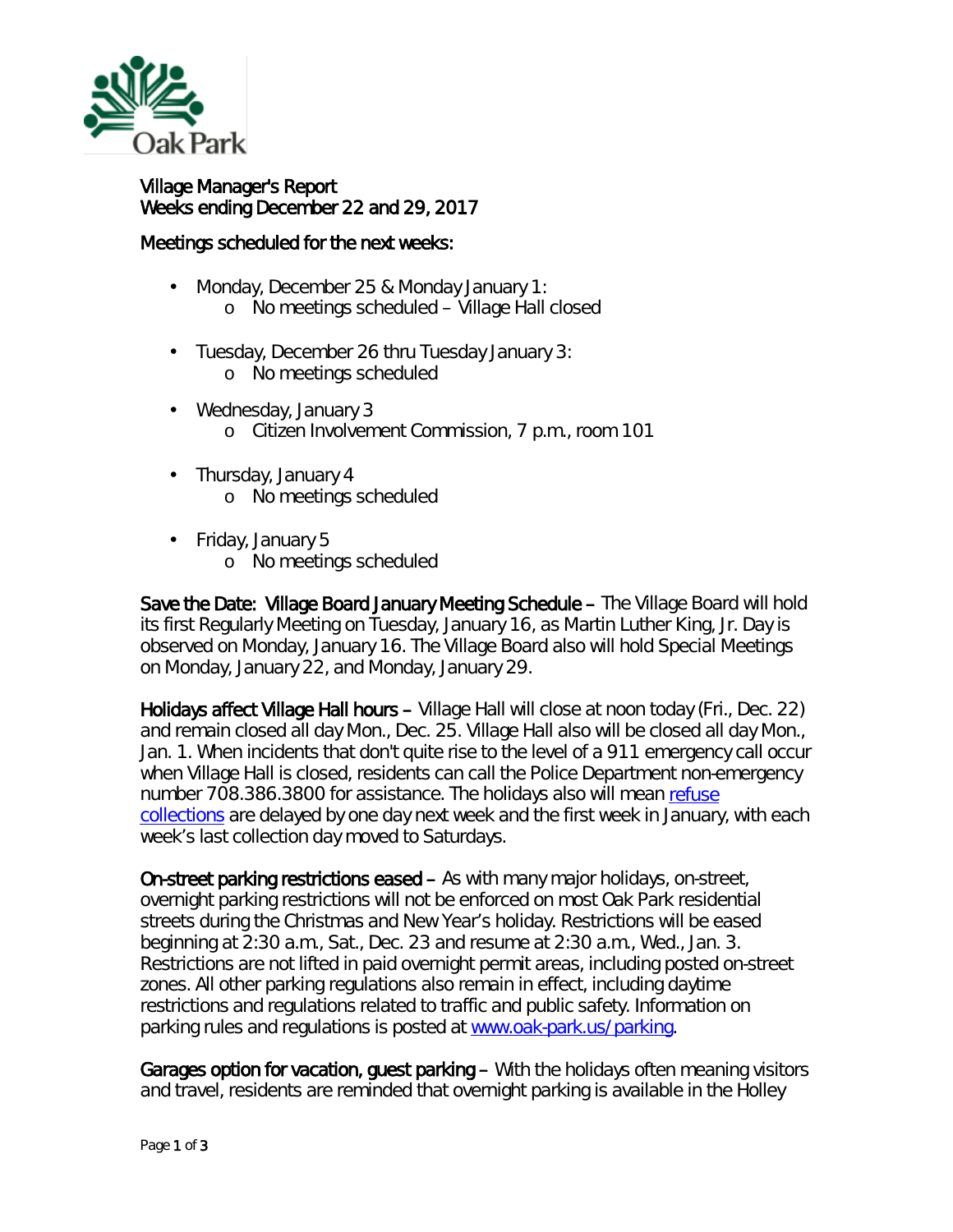Court Parking Garage, the public garage at Lake and Forest and The Avenue Parking Garage. Maximum fee is \$16 per day.

Free reusable bags – In preparation for the *implementation of the 10-cent fee on* single-use bags provided by Oak Park's larger retailer stores set to begin on Jan. 1, reusable bags are available to all residents free of charge in the lobby at Village Hall and at the Public Works Center on South Boulevard. The Village also is working with local not-for-profit organizations to provide reusable bags to individuals who may not be able to afford to buy them. The web page [www.oak-park.us/bringyourbag](http://www.oak-park.us/bringyourbag) has been created to house information about the program as it is launched and evolves.

OP/FYI returns to bi-monthly publication – With the January issue set to reach mailboxes the first week of the new year, the *OP/FYI* [newsletter](http://www.oak-park.us/newsletters) will return to its original bi-monthly publication schedule as part of the effort to trim Village operating expenses and take advantage of the growing reliance of citizens on the internet as a source of the most up-to-date news. In addition to the January issue, newsletters are scheduled for March, May, July, September and November. The *OP/FYI* was originally launched in 1989 on a bi-monthly schedule, moving to a monthly schedule in 2001. The schedule was reduced to six issues in 2008 and increased to nine issues in 2012, where it has remained until 2018. Residents will be urged to sign up for news by email at [www.oak-park.us/enews](http://www.oak-park.us/enews) and follow us on Facebook and Twitter at [www.facebook.com/vopnews](http://www.facebook.com/vopnews) and [twitter.com/vopnews.](https://twitter.com/vopnews)

Incentive set for composting – The incentive of three months of free service for new subscribers to the Village's composting program is set to begin. New subscribers who agree to 12 months of continuous, uninterrupted service will save \$44.56. More than 1,000 households currently participate in the program that provides a special 96 gallon mobile cart for organics and an under-sink collection bucket. Residents who maintain backyard compost piles or mulch grass clippings are urged to investigate sharing organics carts and costs with neighbors. Residents interested in participation can sign up online at [www.oak-park.us/compost.](http://www.oak-park.us/compost)

South Boulevard/Harlem Avenue redevelopment – The tower crane was installed this week on the south side of the Lincoln development site on South Boulevard, east of Harlem Avenue. The 100 block of South Maple Avenue was closed for two days during the work, but has since reopened and permit parking restored. Installation of sewer and water mains in the alley east of the project site is expected to be completed before the end of next week. Staff has continued to monitor the alley closure and the overall construction project to minimize impacts on adjacent properties.

Washington/Wisconsin traffic signal – With the delivery of the long-delayed equipment, the new traffic signal at the intersection of Wisconsin Avenue and Washington Boulevard is expected to be operational before the New Year. Final inspections and turning on the new signal must be coordinated with the Illinois Department of Transportation.

Page 2 of 3 Miscellaneous construction projects – Surveys continued this week at numerous locations throughout the Village to prepare construction plans for next year's road and utility projects. Work on the salt storage building at the Cook County Forest Preserve facility in Maywood started this week and should be complete before the